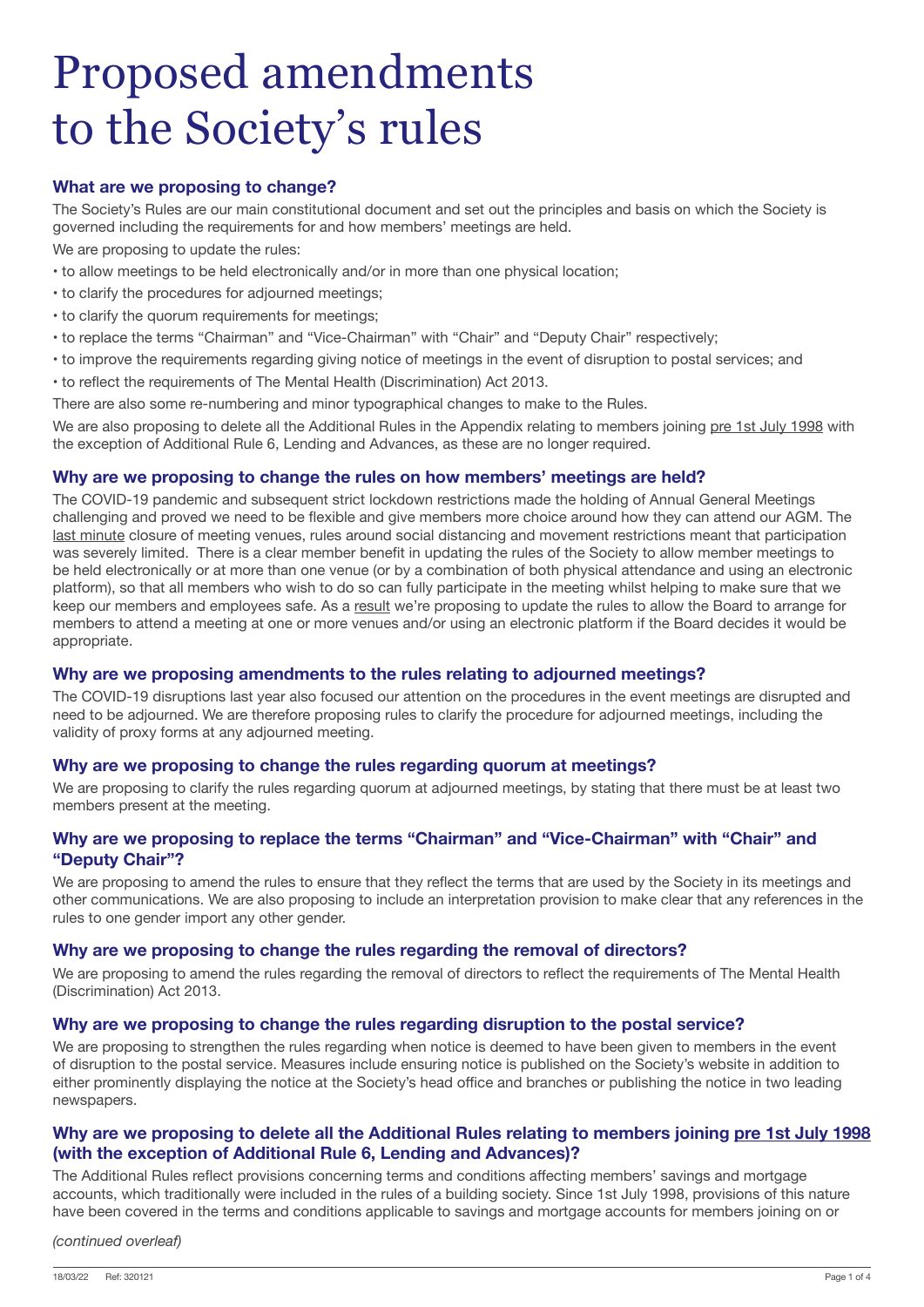after that date. For completeness, the Additional Rules have been included in previous versions of the Society's Rules, but because of the substantial period of time that has passed since 1st July 1998 we are now proposing to delete the Additional Rules (with the exception of Additional Rule 6, Lending and Advances) as they are no longer required.

# **Proposed rule changes**

# **To allow meetings to be held electronically and/or at more than one physical location.**

To add new definitions in alphabetical order in the Interpretation section as follows:

*"Electronic Platform" means such electronic and/or telecommunications facilities as may be approved by the Board from* 

*time to time that enable members to attend and participate simultaneously in a general meeting without attending a physical meeting place;*

*"Secondary Meeting Place" means a secondary physical meeting place (or more than one such place) for a general meeting at which members may attend and participate in the general meeting simultaneously via an audiovisual link to the principal physical meeting place, as an alternative to attending the principal physical meeting place;*

Insert a new Rule 32 as follows:

*32. MEANS OF PARTICIPATION IN MEETINGS*

*(1) The Board may make arrangements for Members to attend and participate in Annual General Meetings and/or special general meetings by:*

*(a) attendance at a physical meeting place;*

*(b) simultaneous attendance and participation at a Secondary Meeting Place; and/or*

- *(c) using an Electronic Platform.*
- *2) An Annual General Meeting and/or a special general meeting may be held:*
	- *(a) solely as a physical meeting; or*
	- (b) subject to the Statues, by offering Members the option to attend and participate at a physical meeting place (which *may include a Secondary Meeting Place) or by using an Electronic Platform; or*
	- *(c) subject to the Statutes, solely as an electronic meeting accessible by using an Electronic Platform.*
- *(3) A Member is present at an Annual General Meeting or special general meeting for the purposes of these Rules if: (a) being an individual, he attends in person;*
	- *(b) being a body corporate, a Corporate Representative attends in that capacity in person; or*
	- (c) a person appointed as his or its proxy or attorney (or any person specified in paragraph (6) of Rule 36) attends in *person, including in each case, where permitted by the Board in accordance with these Rules, attendance at any Secondary Meeting place or by using an Electronic Platform.*
- *(4) Where the Board decides that Members may attend and participate in an Annual General Meeting or a special general meeting by using an Electronic Platform, the notice of meeting given under Rule 33 shall set out details of the Electronic Platform for the meeting (and any access arrangements for such Electronic Platform shall be communicated to Members, either in the notice or otherwise).*
- *(5) Details of any physical meeting place, Secondary Meeting Place and/or Electronic Platform that shall be stated in a notice of meeting given under Rule 33 shall constitute the place of such meeting.*
- (6) Arrangements shall be made for any documents which are required to be made available for inspection by Members at *an Annual General Meeting or a special general meeting to be available for inspection at any Secondary Meeting Place (in addition to the principal physical meeting place) and by any Members who attend and participate in the meeting by using an Electronic Platform.*
- *(7) Any persons wishing to attend an Annual General Meeting or a special general meeting (whether at any principal physical*  meeting place or any Secondary Meeting Place, or by using an Electronic Platform) shall be required to comply with any *identification procedures and security arrangements as the Board shall reasonably specify from time to time.*

To amend existing Rule 32(14)(a) (now Rule 33(14)(a)) as follows:

- (14) (a) The *Neither:*
	- *(i) the* accidental omission to send notice of a meeting to *any Person entitled to receive it* or to send any document required by the Statutes or the Rules to be sent with the notice or otherwise before the meeting to, or *such Person; nor*
	- *(ii)* the non-receipt of a notice of meeting or any such document as aforesaid by, any Person entitled to receive notice shall not*; nor*
	- *(iii)* subject to compliance by the Society with applicable laws, the inability of any Person entitled to attend a general *meeting to attend any physical meeting place (including any Secondary Meeting Place) and/or participate in the*  business of the meeting by using an Electronic Platform (whether as a result of any technical difficulties in relation to *such Electronic Platform or otherwise),*

*shall* invalidate the proceedings at that meeting.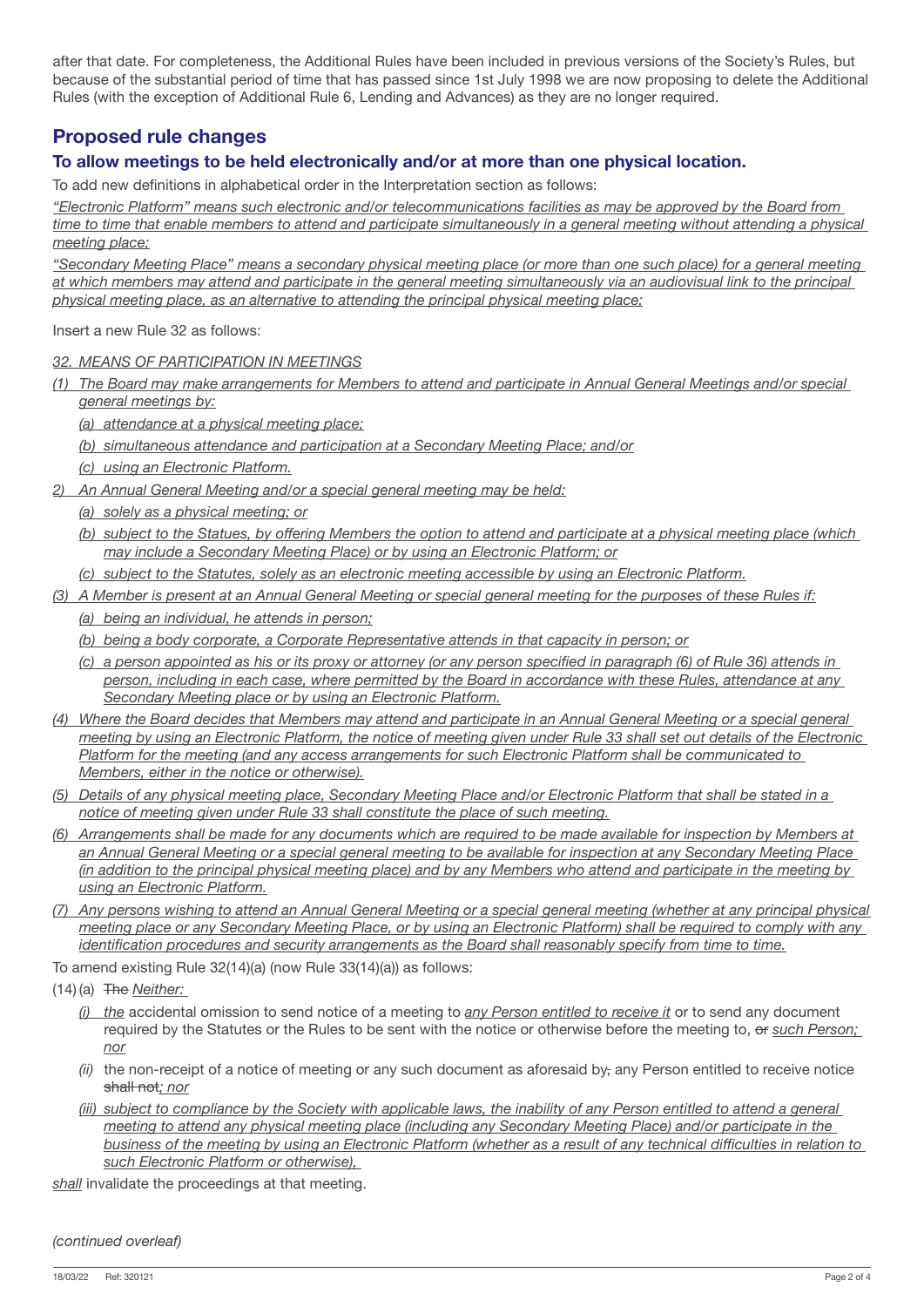## **To bring the Rules in line with the Mental Health (Discrimination) Act 2013**

To amend existing Rule 24(1)(g)(ii) by deleting the existing text and inserting:

*a registered medical practitioner who is treating that person gives a written opinion to the Society stating that he has become physically or mentally incapable of acting as a Director and may remain so for more than three months,*

## **To clarify the rules relating to quorum at meetings**

To amend existing Rule 33(1) (now Rule 34(1)) as follows:

- (1) No business shall be considered at any Annual General Meeting or special general meeting unless a quorum is present at the time when the meeting proceeds to business and, *subject to Rule 34(3) below in the case of an adjourned meeting,* a quorum shall be constituted for all purposes as follows -
	- (a) except where sub-paragraph (b) below applies, by 20 Members present and entitled to vote on a show of hands under Rule 35*36*(5),; *and*
	- (b) in the case of a special general meeting requisitioned under Rule 31(3), by (y) Members present and entitled to vote on a show of hands under Rule 35*36*(5).

To amend existing Rule 33(3) (now Rule 34(3)) as follows:

(3) The Members present at *At* an adjourned meeting*, two Members present* and entitled *to vote on a show of hands* under paragraph (1) above to be included in the quorum for the meeting *Rule 36(5)* shall constitute a sufficient quorum.

## **To clarify the procedures for adjourned meetings**

To amend existing Rules 34(7) to (9) (now Rules 35(7) to (9)) as follows:

- (7) The Members present at an adjourned meeting and entitled under Rule 33(1) above to be included in the quorum for the meeting shall be a sufficient quorum. *The appointment of a proxy made in accordance with Rule 37 shall, unless provided otherwise in the instrument appointing such proxy, be valid for any adjournment of the meeting. Nothing in this paragraph (7) shall prevent a Member from submitting a new instrument providing a proxy in relation to the adjourned meeting, which shall take precedence over any earlier instrument, or from attending the adjourned meeting in person if the member wishes to do so.*
- (8) Subject to the Statutes and these Rules every question submitted to an Annual General Meeting or special general meeting shall be decided by a simple majority and such votes shall be taken in the first instance by a show of hands *unless, before the show of hands, a poll is validly demanded under Rule 35(9)*.
- (9) A poll may (before or on the declaration of the result of the show of hands) be demanded by  $-$ 
	- (a) the Chairman of the Meeting, or
	- (b) 10 Members who are entitled to vote at the meeting and are present in person, by proxy, *by attorney, by Corporate Representative* by representative under Rule 35(8) or by a Person specified in Rules 35(6), and in the event of such a demand, a poll should be taken in accordance with paragraph (13) of this Rule, but no poll shall be permitted upon a resolution to appoint a Chairman.

## **To amend the rules regarding disruption to postal services**

To amend existing Rule 45(6) (now Rule 46(6)) as follows:

(6) If postal services are suspended or curtailed and the Society is therefore unable to give notice of meeting by post, such notice shall be deemed to have been given to all Members entitled to receive such notice if *the Society complies with paragraph 35 of Schedule 2 to the Act and the notice is published on the Society's website and* it is advertised *either:*

(a) by a notice displayed in a prominent position at the Society's Principal Office and at all branch offices; or

*(b)* in at least two leading daily newspapers widely circulated in the United Kingdom.

Such notice shall be deemed to have been duly served on all Members entitled to receive notice of such meeting at noon on the earlier of the date on which the notice is first displayed at all branch offices in accordance with paragraph (a) and the *date* day on which the second of such *newspaper* advertisements appears *in accordance with paragraph (b) (as the case may be)*. In any case the Society shall: (a) make such *The* notice *shall continue to be* available on the Society's website from the date of such advertisement until the conclusion of the meeting; (b) and the Society shall send confirmatory copies of the notice to those Members *entitled to receive notice of the meeting* by post if, at least seven days before the meeting, the posting of notices to addresses in the United Kingdom again becomes practicable.]

### **To delete those Additional Rules that are no longer applicable**

To amend existing Rule 4(1) as follows:

(1) Each Member, and all Persons claiming through him or on his account or under the Rules, shall be bound by the Rules and the Memorandum and where applicable, by the Additional Rules contained in the Appendix in respect of accounts opened *loans or advances made* before 1 July 1998.

To delete the explanatory wording referring to the Additional Rules that appears at the start of existing Rules 8, 9 and 11.

To amend the explanatory wording that appears before existing Rule 10(1) as follows: